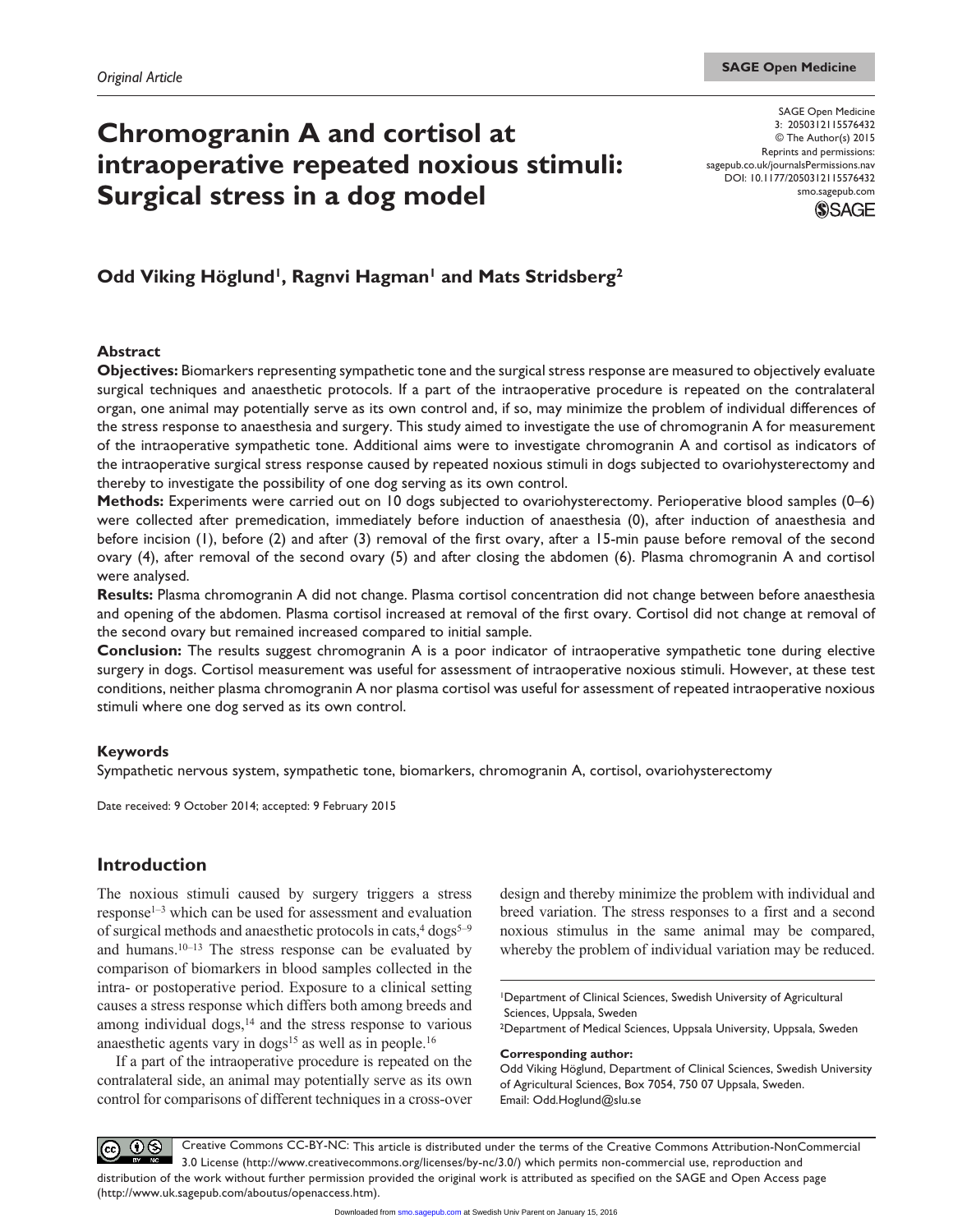The removal of ovaries is considered to be the maximum noxious stimuli during ovariohysterectomy (OHE) of dogs<sup>5,17</sup> and offers one such repetitive event. Moreover, if an animal can serve as its own control, the number of animals needed for research could potentially be reduced, which is important for ethical reasons.18–20

The increase of blood pressure during surgery correlates well to changes of concentrations of plasma vasopressin and catecholamines in both dogs<sup>17</sup> and humans.<sup>21</sup> In a previous study of canines subjected to OHE blood pressure, plasma vasopressin and urinary noradrenalin peaked at removal of ovaries, indicative of an increased sympathetic tone at removal of ovaries.17 A sensory stimulus with a consequent sympathetic response and release of catecholamines affects the haemodynamics.22 However, the release of noradrenalin, the neurotransmitter of sympathetic neurons, may be difficult to measure since its half-life in blood is short.<sup>23</sup> Therefore, a biomarker representing sympathetic tone may be valuable in measurements of surgical stress.

An alternative method to study the intraoperative sympathetic activity may be to investigate chromogranin A (CgA) which is stored in secretory granules of neuroendocrine tissues and is released together with noradrenalin and adrenalin. Within chromaffin cells, there are numerous granules that contain catecholamines, chromogranin and neuropeptides. A sympathetic stimuli causes aggregation and exocytosis of granules, and the content is released.24 In man, the biomarker CgA is considered a reliable indicator of marked increase of sympathetic tone as it correlates with norepinephrine release rate.25–27 CgA is relatively stable in plasma compared to the neurotransmitters and is used as a parameter to measure stress in conscious dogs.28 The structure and homology of the molecule, the specific epitopes of the molecule that can be used to analyse CgA in both dogs and cats, are described,<sup>29</sup> but the tests had not been validated when the previous study<sup>17</sup> of surgical stress was performed. The CgA17-38 assay has been used earlier to measure CgA in other species.<sup>30</sup>

Cortisol is used as a biomarker of stress. Findings on cortisol in the intraoperative period in dogs subjected to OHE are partly in conflict. One reason may be that the anaesthetic protocol affects the stress response. Therefore, studies with differences in anaesthesia may therefore yield different results. An increased plasma cortisol was reported before skin incision compared to before induction of anaesthesia with one anaesthetic protocol but no increase was reported at removal of ovaries.31 In comparisons of different anaesthetic protocols, cortisol increased during surgery at or after removal of the second ovary.<sup>32,33</sup> Fox et al.<sup>34</sup> reported a doubled plasma cortisol concentration between skin incision and manipulation of ovaries. On the other hand, no intraoperative increase of cortisol was found in dogs subjected to OHE when epidural and systemic tramadol were compared.35

This study aimed to investigate the use of CgA for measurement of the intraoperative sympathetic tone. An additional aim was to investigate the use of CgA and cortisol as indicators of the intraoperative surgical stress response caused by repeated noxious stimuli in dogs subjected to OHE, and thereby investigate the possibility of one dog serving as its own control. Perioperative plasma samples from a previously reported study were used for the analysis.17

# **Methods**

#### *Animals*

In total, 10 privately owned, intact female dogs destined for elective neutering at the University Animal Hospital, Swedish University of Agricultural Sciences (SLU), were used in the study. Detailed information on the animals is previously reported.17 The mean (±standard deviation (SD)) age and weight of the dogs was 44  $(\pm 31)$  months and 23  $(\pm 7)$  kg, respectively. Written consent was obtained from the owners of the dogs. The study was approved by the Uppsala Animal Ethics Committee, Sweden and Swedish Board of Agriculture (C 127/10). The animals were treated according to national law and institutional guidelines, in order to ensure animal welfare.

# *Design of study*

A prospective experimental study was designed to investigate biomarkers of perioperative stress. Plasma CgA and cortisol were analysed in blood samples collected in the previously reported study where healthy dogs were subjected to elective OHE.17 In short, the dogs were admitted to the University Animal Hospital for routine neutering, and blood samples were collected in the perioperative period for later analysis of biomarkers of the surgical stress response.

## *Premedication and surgery*

The dogs were pre-medicated with a combination of sedative and analgesic drugs, acepromazine (Plegicil vet; Vericore Ltd) at 0.03mg/kg intramuscular (i.m.), carprofen (Rimadyl vet; Pfizer ApS) at 4mg/kg subcutaneous (s.c.) and methadone hydrochloride (Metadon Recip; Recip AB) at 0.2mg/ kg s.c. Anaesthesia was induced with propofol (Rapinovet vet; Schering-Plough A/S), the dogs were intubated and anaesthesia was maintained with isoflurane (Isoba vet; Schering-Plough A/S) in a mixture of oxygen and air. The surgical procedure for OHE was previously reported.<sup>17</sup> In short, the dogs were placed in dorsoventral recumbency and prepared for surgery. The abdomen was opened, the ovarian pedicle was double ligated and the first ovary was removed. After a 15-min pause, the procedure was repeated for the second ovary, after which the uterus was removed, and the abdomen and skin incision was closed.

# *Collection of pre- and intraoperative samples*

A blood sample was collected prior to surgery, and six samples were collected intraoperatively. Each step of the procedure was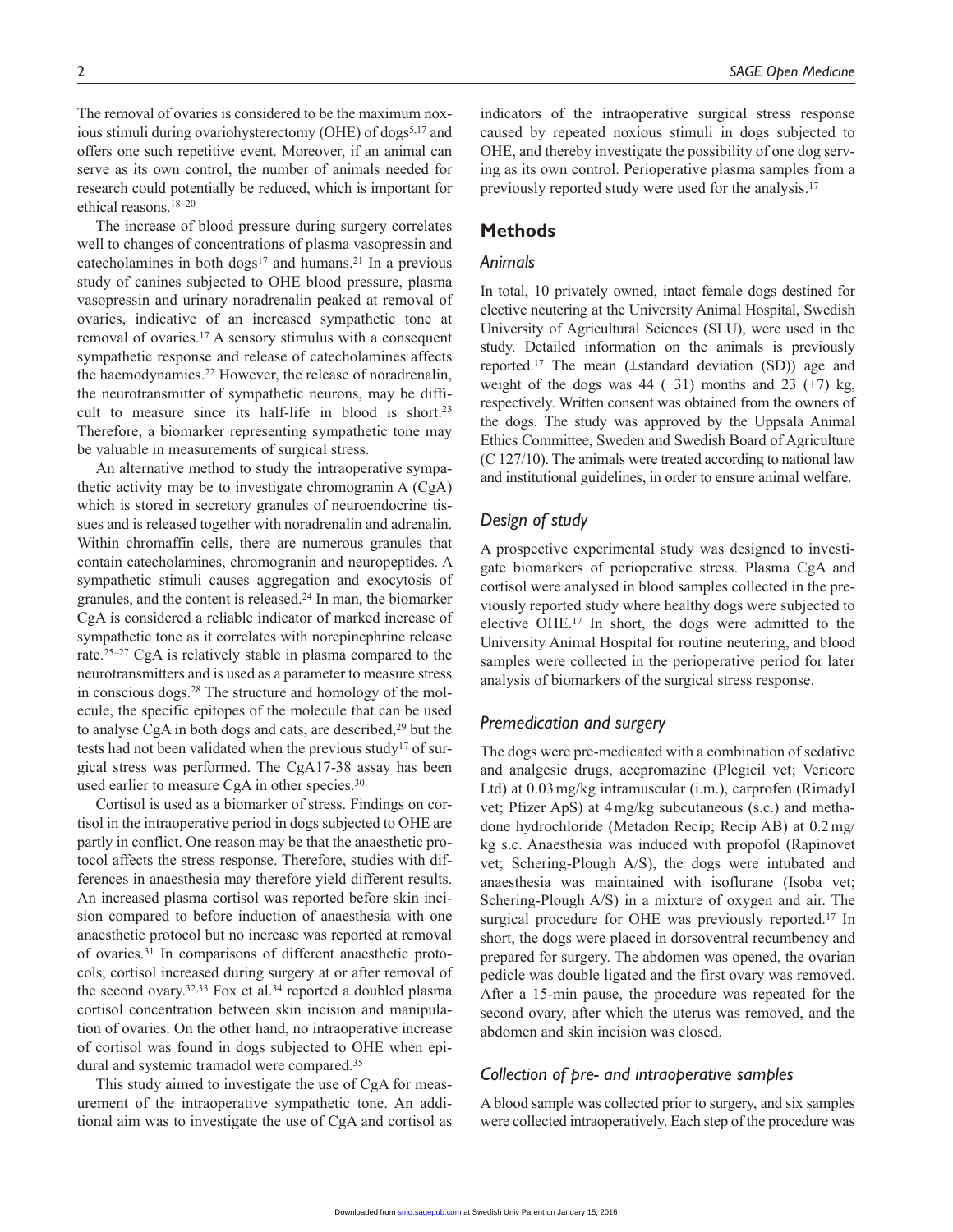| Event                        | Duration of<br>event (min) | CgA (nmol/L),<br>$mean \pm SD$ | Cortisol (nmol/L),<br>$mean \pm SD$ |
|------------------------------|----------------------------|--------------------------------|-------------------------------------|
| Premedication/blood sample 0 | $65 \pm 5$                 | $0.124 \pm 0.05$               | $190 \pm 227$                       |
| Phase zero/samples 1         | 10±0                       | $0.127 \pm 0.06$               | $176 \pm 133$                       |
| Opening of abdomen           | $7 \pm 1$                  |                                |                                     |
| Pause I                      | $8\pm0$                    |                                |                                     |
| Samples 2                    | $4\pm0$                    | $0.116 \pm 0.05$               | $240 \pm 177$                       |
| Ovary 1/samples 3            | $8 \pm 1$                  | $0.101 \pm 0.06$               | $465 \pm 246$ <sub>a, b</sub>       |
| Pause 2                      | 15±0                       |                                |                                     |
| Samples 4                    | $3 \pm 1$                  | $0.118 \pm 0.07$               | $452 \pm 168$ <sup>a</sup>          |
| Ovary 2/samples 5            | $7 \pm 1$                  | $0.118 \pm 0.04$               | $477 \pm 168$ <sup>a</sup>          |
| Closing/samples 6            | 19±1                       | $0.111 \pm 0.04$               | $524 \pm 253$ <sup>a</sup>          |

**Table 1.** Plasma chromogranin A (CgA) and cortisol concentrations measured at each event during ovariohysterectomy in 10 dogs.

SD: standard deviation.

Duration of each event (in min), and when the scheduled blood samples were taken, is indicated. Chromogranin and cortisol concentrations are presented as means (±SD) of each sample. Blood sample 0 was collected at the clinic, after premedication and before the dog was anaesthetized. Analysis of differences was calculated by the mixed procedure (SAS) with Tukey–Kramer's adjustment (*p*<0.05).

a Values differ significantly from sample 0.

bValues differ significantly from preceding value.

followed by a pause to decrease carry-over effects. Blood samples 0–6 were collected after premedication, immediately before induction of anaesthesia (0), after induction of anaesthesia and before incision (1), before (2) and after (3) removal of the first ovary, after a 15-min pause before removal of the second ovary (4), after removal of the second ovary (5) and after closing the abdomen (6). Time of events is given in Table 1.

## *CgA measurements*

Competitive radioimmunoassays (RIAs) were used to measure defined parts of the CgA molecules. The assays are previously described and have been validated by our research group for use in dogs.29,36

#### *Cortisol measurement*

The plasma cortisol concentration was analysed in duplicates using an enzyme-linked immunosorbent assay (ELISA) kit for human use (IBL International Gmbh) and validated for canine plasma. Intra-assay coefficient of variation (CV) was calculated as the difference between duplicates using a precision profile, that is, the smoothed relationship of concentration error expressed as %CV value versus concentration.37 The recovery of cortisol in spiked plasma samples was on average 99.2%. Intra-assay CV for cortisol was <10% (between 31.7 and 2208nmol/L). Intra-assay CV for cortisol was 3.4% at 178.5nmol/L and 4.0% at 552.7nmol/L. The minimum detectable value was 8.2 nmol/L.

## *Statistical analysis*

The effects of various perioperative events on plasma cortisol and CgA concentrations were analysed using mixed linear models for repeated-measures data.38,39 Analysis of differences was calculated by the mixed procedure (SAS) with Tukey–Kramer's adjustment  $(p<0.05)$ <sup>40</sup> No power calculation or sample size calculation was done. All the available samples from the previous study were used for analysis.

## **Results**

# *CgA*

The mean  $(\pm SD)$  plasma concentration of CgA (Table 1) in samples 0–6 was between 0.101 ( $\pm$ 0.06) and 0.127  $(\pm 0.06)$  nmol/L (minimum  $\pm$  SD and maximum  $\pm$  SD). Plasma CgA concentration did not change during surgery  $(n.s., p > 0.05)$ .

#### *Cortisol*

The mean  $(\pm SD)$  plasma concentration of cortisol (Table 1, Figure 1) was 190 ( $\pm$ 227) nmol/L before surgery (sample 0). After induction of anaesthesia and opening of the abdomen, the plasma cortisol concentration did not change,  $176 (\pm 133)$ nmol/L and 240  $(\pm 177)$  nmol/L, respectively. After removal of the first ovary, the plasma cortisol concentration increased to 465 (±246) nmol/L. Plasma cortisol concentration did not change at removal of the second ovary compared to first ovary, but remained increased compared to sample 0 throughout the surgical procedure.

The possible use of the studied biomarkers for analysis of repeated noxious stimuli where one dog was suggested to serve as its own control was not investigated further as cortisol did not increase at removal of second ovary and intraoperative CgA did not change.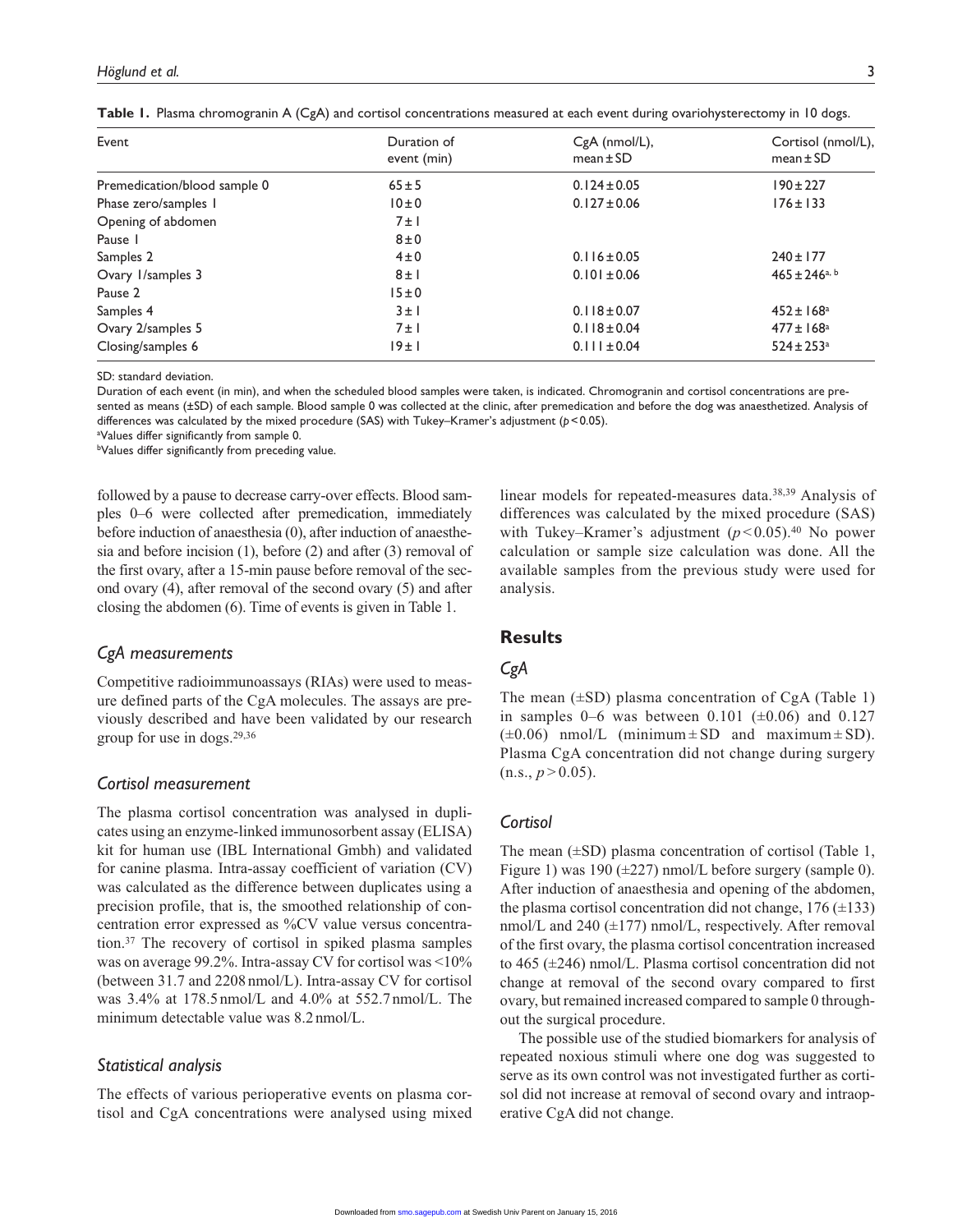**Figure 1.** Plasma cortisol concentrations in samples collected perioperatively in 10 dogs subjected to ovariohysterectomy. The mean (±SD) concentration of cortisol was 190 (±227) nmol/L before surgery (sample 0). After induction of anaesthesia (1) and opening of the abdomen (2), the plasma cortisol concentration did not change, 176 (±133) nmol/L and 240 (±177) nmol/L, respectively. After removal of the first ovary (3), plasma cortisol concentration increased to 465 (±246) nmol/L. Plasma cortisol concentration did not change after a 15-min pause before removal of the second ovary (4) or at removal of the second ovary (5) or at end of surgery (6) compared to first ovary but remained increased compared to sample 0. When symbols are filled, values differ from sample  $0$  ( $p < 0.05$ ).

## **Discussion**

The results showed that the CgA concentration did not change during surgery, which suggested that CgA is a poor indicator of intraoperative sympathetic tone. Cortisol concentration increased at removal of the first ovary but did not increase further at removal of the second ovary. Therefore, analysis of cortisol seems to be valuable for measurement of intraoperative surgical stress with the used anaesthetic protocol in dogs. Neither CgA nor cortisol seems to be suitable for measurement of surgical stress caused by repeated noxious stimuli at these test conditions. Therefore, one dog could not serve as its own control with the used anaesthetic protocol and the studied biomarkers.

In human subjects, a proportional stress response to the degree of surgical trauma is described.41,42 The noxious stimuli and release of cortisol caused by incision and opening of the abdomen in this study were less compared to removal of ovaries. This was in line with our previous studies where no increase of either blood pressure or the vasopressin concentration was registered at opening of the abdomen during OHE in dogs.5,17 These results are also in agreement with other studies in dogs where no beneficial effect on postoperative pain was found by infiltration of local anaesthesia at the incision,43,44 by a shorter versus longer abdominal incision<sup>45</sup> or by reduction of the number of portals used in laparoscopic procedures.46 Our interpretation is that minimized surgical stress and noxious stimuli at removal of ovaries are

important to consider in development of new techniques for reduced postoperative pain.

Removal of the first ovary increased plasma cortisol concentration. This demonstrates that stretching of the mesovarium, its ligation and transection caused an intense noxious stimulus. These results are in agreement with previous studies on plasma cortisol in  $\frac{1}{2}$  and intraoperative blood pressure measurements in dogs subjected to OHE.5,17,33 After removal of the second ovary, following a 15-min pause, the cortisol concentration remained constant but was continuously increased compared to initial concentration throughout the procedure. A further increase of cortisol at removal of second ovary was possibly blocked by negative feedback. However, it is suggested that during stress of laparotomy in humans, the behaviour of the human pituitary–adrenal system does not conform to the specifications of a negative feedback mechanism.47 The increase in adrenocorticotropic hormone (ACTH) secretion during surgery in humans is often considerably more than that required to produce a maximum adrenocortical response.48 In Engquist and coworkers' study48 of human subjects, exogenous ACTH was used, which makes comparisons difficult. Furthermore, opioid may affect ACTH release in animals and humans.49,50 The plasma clearance of cortisol is related to plasma binding, with a half-life of 66–80min at normal hormone levels in humans.<sup>51–53</sup> The authors' opinion is that plasma clearance of cortisol only slightly affected the results as the pause between ovary removals was 15min.

In this study, CgA was measured in order to assess sympathetic tone as a measure of surgical stress. The results were in agreement with other studies where no increase of noradrenalin concentrations during OHE was found in blood samples obtained before and after removal of ovaries in  $\log s$ <sup>31,33,35</sup> In our previous study,<sup>17</sup> the first urinary sample was collected by the owner at home, whereas the first plasma sample, used as baseline in this study, was collected after arrival and premedication at the animal hospital. Animal hospital visits with associated veterinary care are stressful events.14,54,55 Furthermore, Catestatin, a cleavage product of CgA, can modulate the release of catecholamines.56,57 The different baselines make comparisons between (previous study) urinary noradrenalin and (this study) plasma CgA difficult and comparisons should be done cautiously. In the previous study,17 if the urinary sample collected after induction of anaesthesia was used as baseline, urinary noradrenalin did not change at ovary removal (data on file), which is in agreement with the plasma CgA results of this study.

An alternative explanation of the CgA results may be there is a difference both in CgA content between adrenal medulla and sympathetic nerve endings and in response at sympathetic stimuli. In humans, only high-intensity exercise elevated CgA which peaked 2 min after exercise.<sup>58</sup> Short-term, high-intensity exercise predominantly stimulated noradrenalin release from synaptic nerve endings. In humans, adrenal medulla contained far more CgA than synaptic nerve.58 A

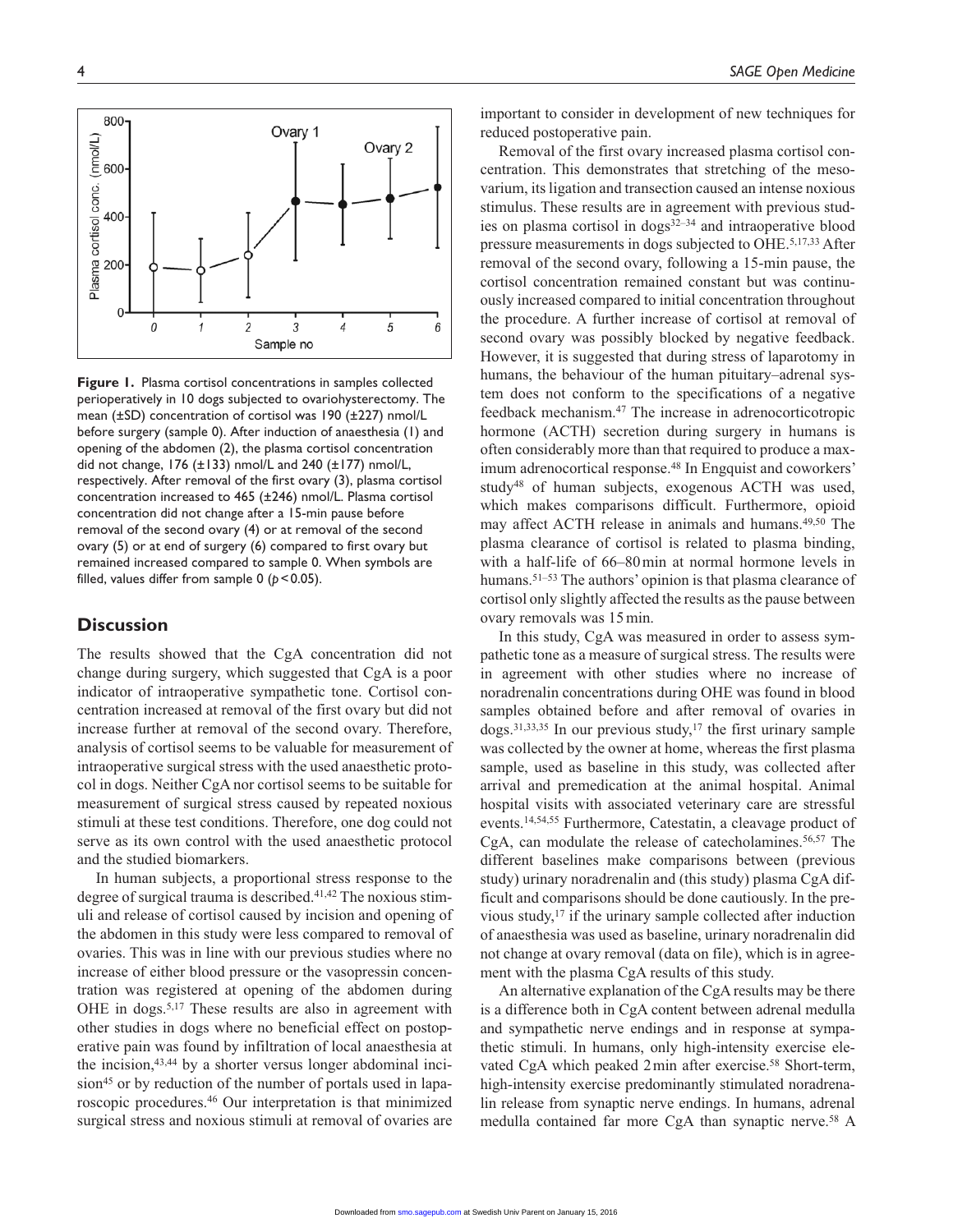possible interpretation of our results is that intraoperative noxious stimuli stimulated release of noradrenalin from nerve endings, but not from adrenal medulla. However, further studies are needed.

There were study limitations. The number of animals included in the trial was low, and the results should therefore be interpreted cautiously. A possible confounder is that the plasma samples had been thawed earlier for analysis in the previous study, but it is unlikely that this thawing affected the analysis because CgA is considered a stable molecule.

# **Conclusion**

The results suggest CgA is a poor indicator of sympathetic tone during elective surgery in dogs. To evaluate intraoperative noxious stimuli, cortisol measurement is valuable in dogs. However, to assess repeated intraoperative noxious stimuli where one dog serves as its own control, measurements of neither plasma CgA nor plasma cortisol are useful with the present anaesthetic protocol and sampling interval.

#### **Acknowledgements**

The authors thank Kerstin Olsson, Åsa Eriksson and Gunilla Drugge at Department of Anatomy, Physiology and Biochemistry, SLU, for their invaluable assistance and technical advice.

#### **Declaration of conflicting interests**

The authors declare that they have no conflicting interests.

#### **Funding**

This project was financially supported by Amanda Personnes' Research Fund, Sweden.

#### **References**

- 1. Desborough JP. The stress response to trauma and surgery. *Br J Anaesth* 2000; 85: 109–117.
- 2. Giannoudis PV, Dinopoulos H, Chalidis B, et al. Surgical stress response. *Injury* 2006; 37(Suppl. 5): S3–S9.
- 3. Weissman C. The metabolic response to stress: an overview and update. *Anesthesiology* 1990; 73: 308–327.
- 4. Moldal ER, Eriksen T, Kirpensteijn J, et al. Intratesticular and subcutaneous lidocaine alters the intraoperative haemodynamic responses and heart rate variability in male cats undergoing castration. *Vet Anaesth Analg* 2013; 40: 63–73.
- 5. Höglund OV, Olsson K, Hagman R, et al. Comparison of haemodynamic changes during two surgical methods for neutering female dogs. *Res Vet Sci* 2011; 91: 159–163.
- 6. Freeman LJ, Rahmani EY, Al-Haddad M, et al. Comparison of pain and postoperative stress in dogs undergoing natural orifice transluminal endoscopic surgery, laparoscopic, and open oophorectomy. *Gastrointest Endosc* 2010; 72: 373–380.
- 7. Yoder B and Wolf JS Jr. Canine model of surgical stress response comparing standard laparoscopic, microlaparoscopic, and hand-assisted laparoscopic nephrectomy. *Urology* 2005; 65: 600–603.
- 8. Naitoh T, Garcia-Ruiz A, Vladisavljevic A, et al. Gastrointestinal transit and stress response after laparoscopic vs conventional distal pancreatectomy in the canine model. *Surg Endosc* 2002; 16: 1627–1630.
- 9. Huuskonen V, Hughes JM, Estaca Banon E, et al. Intratesticular lidocaine reduces the response to surgical castration in dogs. *Vet Anaesth Analg* 2013; 40: 74–82.
- 10. Kataja J, Chrapek W, Kaukinen S, et al. Hormonal stress response and hemodynamic stability in patients undergoing endovascular vs. conventional abdominal aortic aneurysm repair. *Scand J Surg* 2007; 96: 236–242.
- 11. Yoo KY, Lee MK, Jeong CW, et al. Anaesthetic requirement and stress hormone responses in patients undergoing lumbar spine surgery: anterior vs. posterior approach. *Acta Anaesthesiol Scand* 2009; 53: 1012–1017.
- 12. Ledowski T, Bein B, Hanss R, et al. Neuroendocrine stress response and heart rate variability: a comparison of total intravenous versus balanced anesthesia. *Anesth Analg* 2005; 101: 1700–1705.
- 13. Veenhof AA, Sietses C, von Blomberg BM, et al. The surgical stress response and postoperative immune function after laparoscopic or conventional total mesorectal excision in rectal cancer: a randomized trial. *Int J Colorectal Dis* 2011; 26: 53–59.
- 14. Höglund K, Hanås S, Carnabuci C, et al. Blood pressure, heart rate and urinary catecholamines in healthy dogs subjected to different clinical settings. *J Vet Intern Med* 2012; 26: 1300– 1308.
- 15. Perry LB, Russel VDA and Theye RA. Sympathoadrenal and hemodynamic effects of isoflurane, halothane and cyclopropane in dogs. *Anesthesiology* 1974; 40: 465–470.
- 16. Castillo V, Navas E, Naranjo R, et al. Changes in the concentrations of catecholamines and cortisol in balanced anesthesia and total intravenous anesthesia. *Rev Esp Anestesiol Reanim* 1997; 44: 52–55.
- 17. Höglund OV, Hagman R, Olsson K, et al. Intraoperative changes in blood pressure, heart rate, plasma vasopressin, and urinary noradrenalin during elective ovariohysterectomy in dogs: repeatability at removal of the 1st and 2nd ovary. *Vet Surg* 2014; 43: 852–859.
- 18. Russell WMS and Burch RL. *The principles of humane experimental technique*. London: Methuen, 1959.
- 19. De Boo J and Hendriksen C. Reduction strategies in animal research: a review of scientific approaches at the intra-experimental, supra-experimental and extra-experimental levels. *Altern Lab Anim* 2005; 33: 369–377.
- 20. Obora S and Kurosawa T. Implementation of the Three Rs in biomedical research – has the turn of the century turned the tide? *Altern Lab Anim* 2009; 37: 197–207.
- 21. Joris JL, Chiche JD, Canivet JL, et al. Hemodynamic changes induced by laparoscopy and their endocrine correlates: effects of clonidine. *J Am Coll Cardiol* 1998; 32: 1389–1396.
- 22. Roatta S, Mohammed M and Passatore M. Detecting activation of the sympatho-adrenal axis from haemodynamic recordings, in conscious rabbits exposed to acute stress. *Acta Physiol* 2011; 201: 323–337.
- 23. Hjemdahl P. Physiological aspects on catecholamine sampling. *Life Sci* 1987; 41: 841–844.
- 24. Taupenot L, Harper KL and O'Connor DT. The chromograninsecretogranin family. *N Engl J Med* 2003; 348: 1134–1149.